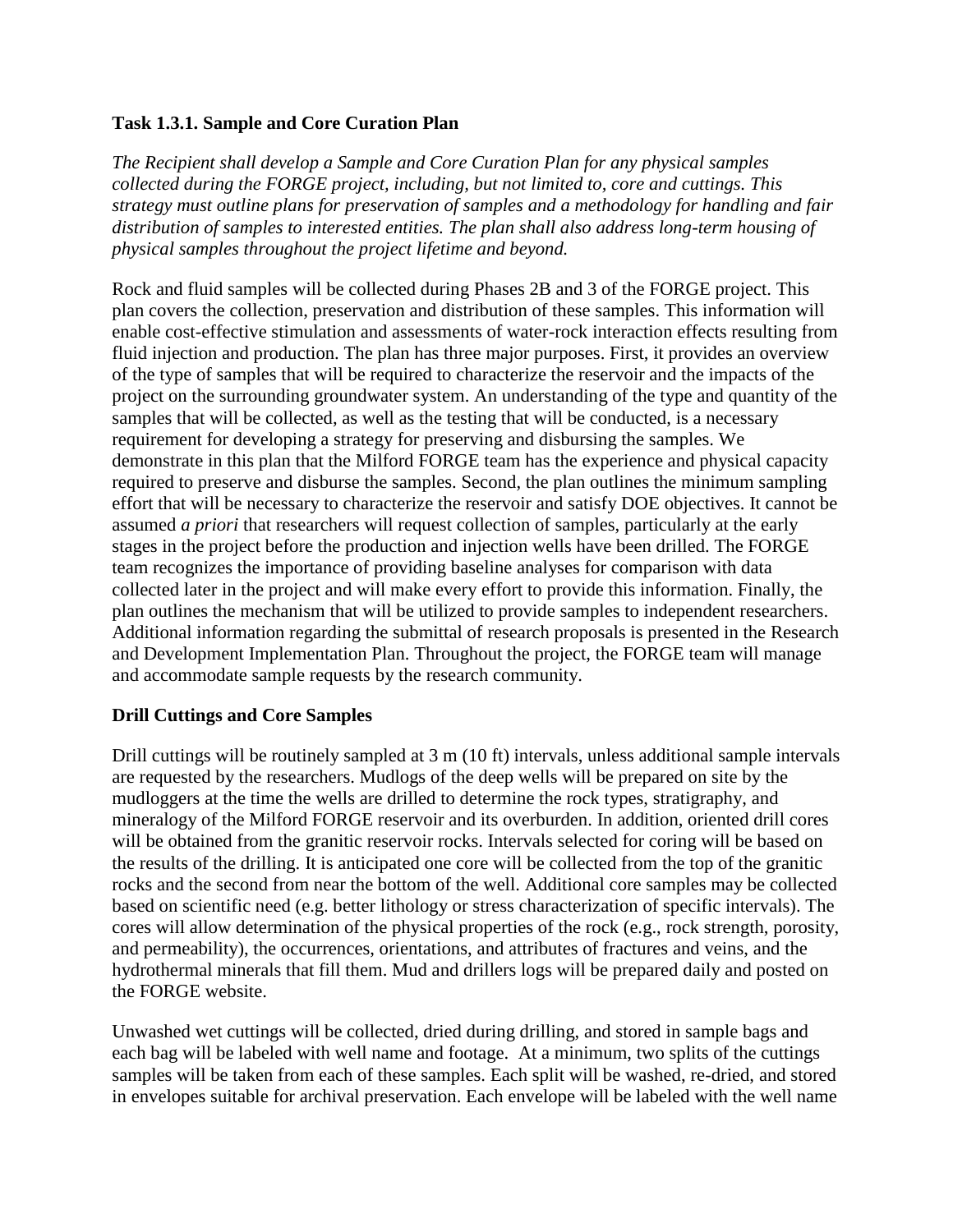and footage. One set of the cuttings will be stored at the Utah Core Research Center (UCRC) at the UGS and the second at the EGI Sample Library. The remaining bagged samples will be stored at the UCRC and serve as a backup if additional sample material is needed.

We will work closely with the researchers to ensure they obtain sufficient cuttings samples for their investigations. For routine studies (e.g., X-ray diffraction/fluorescence analysis and thin section preparation), a nominal amount of 10 g of cuttings will be provided. We recognize that larger amounts will be required for specialty analyses. As discussed below, release of the cuttings samples will be prioritized based on recommendations by the review panel. However, a minimum of 10 g will be retained in each cuttings packet for long-term preservation.

A few grams of each cuttings samples will be utilized to prepare a chipboard of each well drilled. The chipboards will provide researchers with the ability to quickly locate changes in rock type and hydrothermal alteration and compare the samples with the downhole logs. The chipboards and core will be photographed and made available on the Milford FORGE website.

Coring operations will be based on the need to characterize specific physical, mineralogical, and textural parameters. All core will be oriented so that the geometries (dip and strike) of fractures and veins can be accurately determined. Core will be collected from the reservoir rocks during the drilling of thermal gradient wells in Phase 2C and during the drilling of the injection and production wells in Phase 3. We anticipate that at least several tens of feet of core will be collected beginning at the top of the reservoir in each of the thermal gradient holes. The upper portion of the well will be rotary drilled. Spot cores will be collected during the drilling of the production and injection wells. The precise locations for coring will be finalized in concert with the drilling plan.

In so far as possible, the core will be maintained in an undisturbed state until initial measurements can be made. To maintain the integrity of the core and determine the orientations and distribution of fractures in the least disturbed state, it will be left in the core barrel until CT scans can be obtained. This will preclude damage to the core during removal from the core barrel. In addition, we will attempt to obtain samples of the in-situ fluid by freezing other samples of the core using dry ice. The frozen core will be thawed in the laboratory to collect the fluid. Because freezing could result in fracturing of the hot core, different cores will be used for CT scanning and determining the fluid content. Because mud will be used during the drilling, the approach described below will be utilized to evaluate the composition of the native fluid.

Once the core is removed from the core barrel, high resolution photographs will be taken and made available through the FORGE website and NGDS.

There are several methods that can be utilized to orient the core so that the fracture directions and stress field can be determined. These methods include computation of the core barrel rotation using special down-hole tools, (roll position of the core), and reconciliation of fractures measured in the core with logs based obtained from televiewer or acoustic images.

Table 1 describes the type of testing to be undertaken. To accommodate these tests, the following procedures will be followed: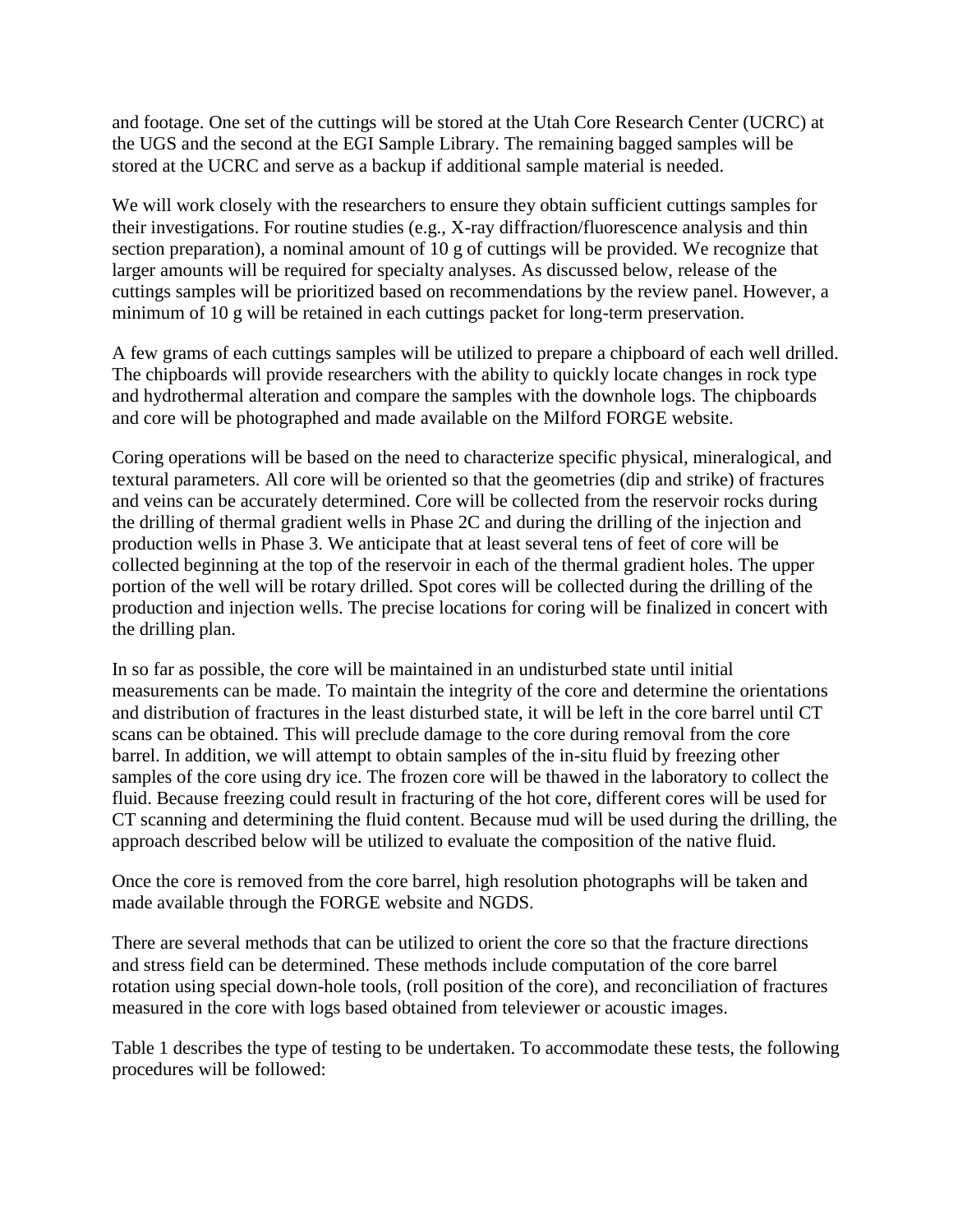- 1. Determine vein and fracture orientations on the full, uncut core, using CT scanning techniques and logging of the core after removal from the core barrel.
- 2. Cut plugs for mechanical testing from selected sections of the full core. Slab the sections after they are plugged for preservation. Normal plug diameters are 10-20 times the average grain diameter. Plug lengths are nominally twice the diameter. Assuming a grain size similar to that encountered in cored samples of the reservoir rocks (e.g., well 52-21, core plugs will be 3.8 cm (1.5 in) in diameter and 7.6 cm (3 in) long.
- 3. Conduct routine petrologic investigations of the core and cuttings as described below.
- 4. The remaining core will be left uncut until samples are requested for research. At that point, a one-third slab will be cut from the core for long-term preservation and study. The remaining two-thirds butt core will made available for testing and research. At least a 1/3 slab of all core will be preserved.

A description of the repository facilities is given below. Space is available for storage of the core and cuttings and to lay out the samples for inspection and study. Microscopes and computers (or data ports for visitors with laptops) will be available for displaying geophysical or image logs. The newly acquired core will be stored and prepared at the UCRC for preservation and disbursement. The repository managers can assist in preparing samples for shipping to analytical laboratories as requested.

We anticipate that some researchers will propose to conduct tests on the core and cuttings that will destroy their integrity (e.g., fracture and strength testing, fluid inclusion and isotope analyses). In order to provide all researchers with fair access to the core and to conduct the testing in a logical manner, researchers will be given an opportunity to submit proposals to the Project Management Team before any of the core samples are disbursed. The strategy for obtaining samples for study is described below under the section Sample Distribution and in the accompanying Research and Development Implementation Plan. Reports, including the data obtained on the core and cuttings samples, must be submitted to the Project Management Team at the conclusion of the research. In some cases, interim reports may be required. All unused sample must be returned to the sample repository with a description of the testing that was conducted.

Some researchers may require significantly more sample than can be readily accommodated by the repository managers. In these cases, efforts will be made to collect additional sample during drilling, if these requests are made in advance. The schedule activities conducted at the FORGE site will be posted on the website, so that researchers can be request information or samples in a timely manner.

Reconnaissance investigations of the core and cuttings samples collected during the drilling of the FORGE wells will be conducted by the FORGE team. These investigations will include Xray diffraction analyses of the samples, including identification of the clay minerals and semiquantitative analysis of the bulk mineralogy, petrographic studies of the rocks in thin section, fluid inclusion and isotope analyses. The petrographic investigations will provide information on rock type, primary and hydrothermal mineral assemblages, vein minerals, and mineral paragenesis. Photomicrographs of the thin sections, the results of the X-ray analyses and of petrologic studies (e.g., chemical, isotopic and fluid inclusion analyses) will be made available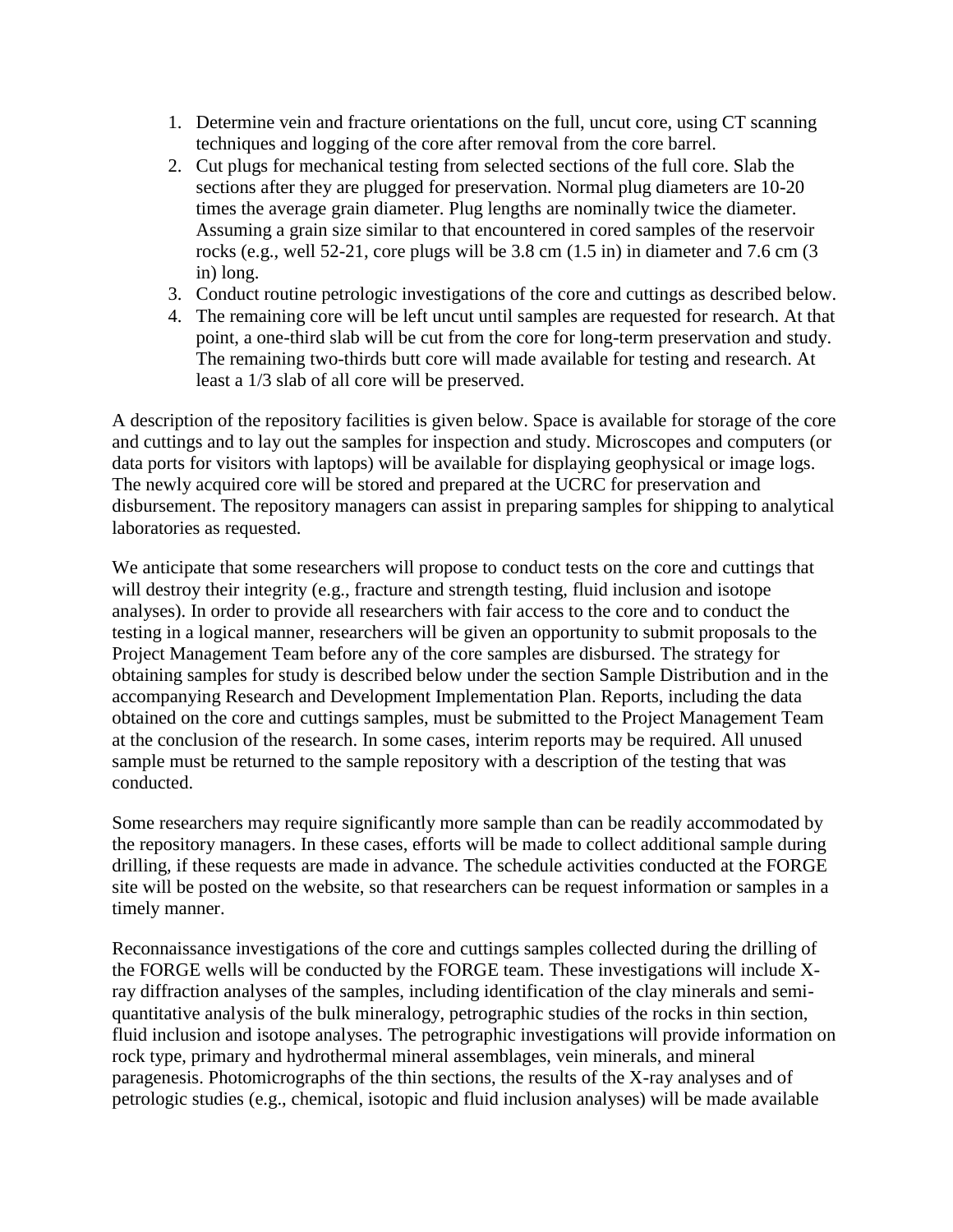on the FORGE website. Regions of strong veining and the depths of minerals suitable for petrologic investigations will be recorded.

|             |                    |                 | Destructive |
|-------------|--------------------|-----------------|-------------|
|             |                    | Sample          | /Non        |
| Sample Type | Test               | Requirements    | Destructive |
|             |                    |                 |             |
|             | lithology; XRF,    |                 |             |
|             | thermal            |                 | non         |
| cuttings    | conductivity       | $10-40$ gr      | destructive |
|             | petrologic (XRD,   |                 |             |
|             | thin section,      |                 |             |
|             | SEM, isotope,      |                 |             |
| cuttings    | fluid inclusions)  | $10-40$ gr      | destructive |
|             | vein/fabric        |                 | non         |
| core        | orientation        | full core       | destructive |
|             | Physical property  |                 |             |
|             | testing (density,  |                 |             |
|             | seismic velocity,  |                 |             |
|             | thermal            |                 |             |
|             | conductivity,      |                 |             |
|             | thermal            |                 |             |
|             | diffusivity,       |                 |             |
|             | porosity and       |                 |             |
|             | permeability,      |                 |             |
|             | mechanical         | full core; core |             |
| core        | testing            | plugs           | destructive |
|             | petrologic (XRD,   |                 |             |
|             | XRF, thin section, | core slabs      |             |
|             | SEM, isotope,      | containing      |             |
| core        | fluid inclusions)  | veins           | destructive |

*Table 1. Anticipated sample requirements for cuttings and core samples for common tests.*

A significant collection of cuttings and core samples from the area immediately surrounding the Milford FORGE site is available for study at the Utah Core Research Center at the UGS and the EGI Sample Library. Cuttings from the Acord-1 well are currently housed at the UCRC. Cuttings and core from more than 2 dozen shallow to deep gradient and exploration wells from the area are housed at the EGI Sample Library. These wells, drilled in the late 1970s, include 24-36 (1706.9 m [5600 ft); 9-1 (2097.9 m [6883 ft), 14-2 (1859.3 m [6100 ft]); and 52-21 (2286 m [7500 ft]). A complete listing of the samples available at the EGI Sample Library is presented in Table 2.

# **Fluid Samples**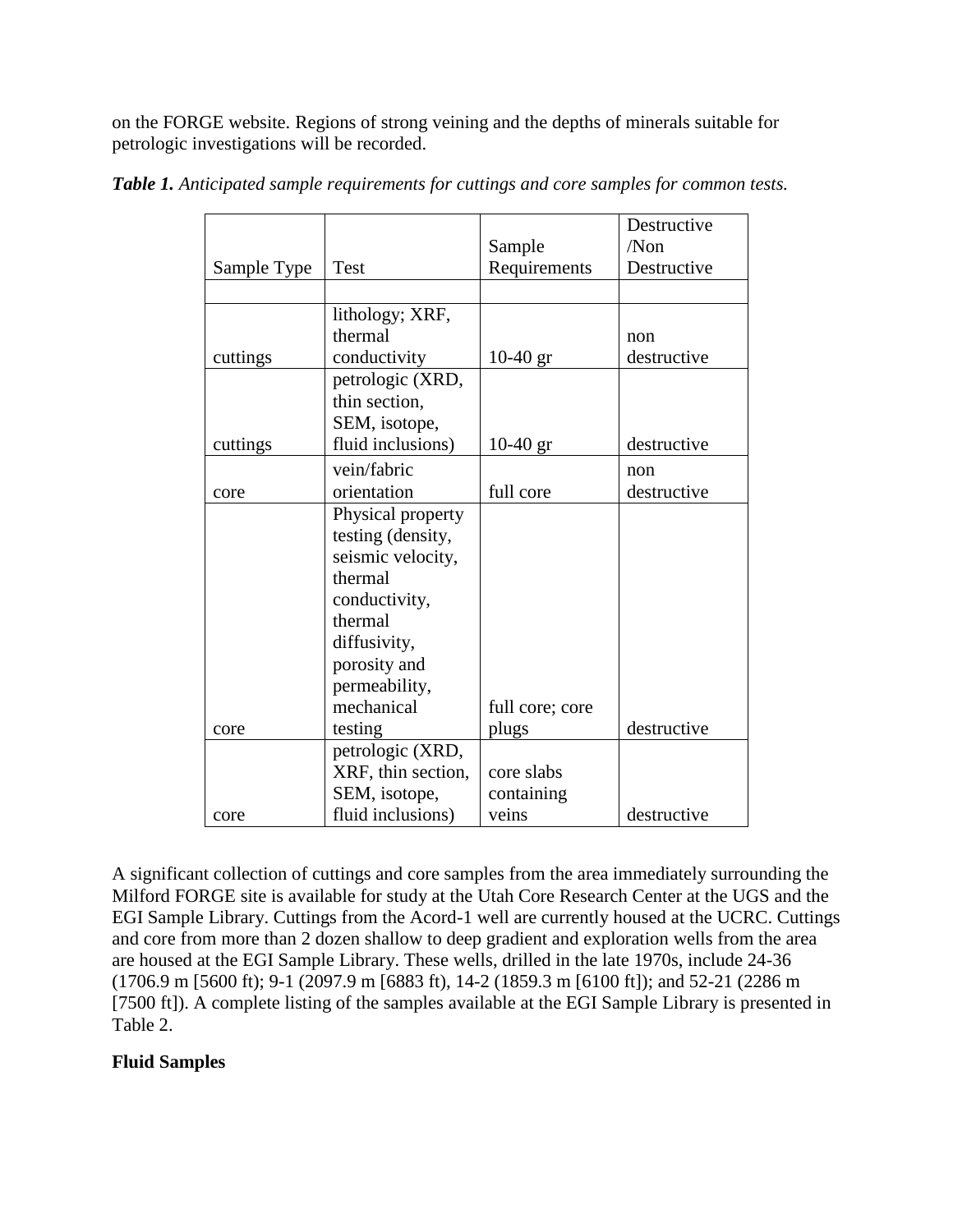In addition to rock sampling, fluid sampling will be undertaken in order to determine the composition of the reservoir pore waters and the compositions of waters filling shallow aquifers. The methods used to obtain these samples will depend on several factors including the temperature of the water and the drilling and testing plan for the wells. Water samples will be analyzed for a range of aqueous species and isotopes, which require different types of pretreatment (e.g., filtering, acidification) and bottle types (e.g., polyethylene, glass) for storage and shipping to the analytical laboratories. Aliquots of samples will be preserved for the life of the project in refrigerators at the EGI Sample Library. Standard preservation and analytical protocols are outlined in Table 2.

| <b>Drill Hole</b>             | Location   | Section                 | Township         | Range | Depth Interval<br>$\mathbf{f}$ | Sample Type |
|-------------------------------|------------|-------------------------|------------------|-------|--------------------------------|-------------|
| UT ST 24-36                   | Beaver Co. | n/a                     | n/a              | n/a   | 0-5600                         | Cuttings    |
| 1A                            | Beaver Co. | $\overline{\mathbf{3}}$ | $\overline{27S}$ | 9     | 20-217                         | Core        |
| 1B                            | Beaver Co. | $\overline{4}$          | 27 S             | 9W    | 133-231                        | Core        |
| 1976 ALTN.1                   | Beaver Co. | 34                      | 26 S             | 9W    | $10.8 - 201.8$                 | Core        |
| GTPC 11                       | Beaver Co. | 17                      | 26S              | 8W    | $0 - 110$                      | Cuttings    |
| GTPC 3                        | Beaver Co. | $\overline{4}$          | 27 S             | 9W    | $0 - 300$                      | Cuttings    |
| GTPC 4                        | Beaver Co. | 33                      | 27 S             | 9W    | $0 - 300$                      | Cuttings    |
| GTPC 6                        | Beaver Co. | 25                      | 27S              | 10W   | $0 - 300$                      | Cuttings    |
| GTPC 9                        | Beaver Co. | 12                      | 26 S             | 8W    | $0-290$                        | Cuttings    |
| GTPC 7                        | Beaver Co. | 13                      | 27 S             | 9W    | $0 - 300$                      | Cuttings    |
| GTPC 8                        | Beaver Co. | 25                      | 26 S             | 9W    | $0 - 360$                      | Cuttings    |
| GTPC Misc. Comp.              | Beaver Co. | n/a                     | n/a              | n/a   | n/a                            | Cuttings    |
| <b>Miscellaneous Cuttings</b> | Beaver Co. | n/a                     | n/a              | n/a   | n/a                            | Cuttings    |
| <b>KGRA 9-1</b>               | Beaver Co. | 9                       | 27 S             | 9W    | 0-6883                         | Cuttings    |
| Roosevelt TG Wells            | Beaver Co. | n/a                     | n/a              | n/a   | n/a                            | Cuttings    |
| $14-2$                        | Beaver Co. | $\mathbf{2}$            | 26 S             | 9W    | $0 - 6100$                     | Cuttings    |
| Roosevelt Miscellaneous       | Beaver Co. | n/a                     | n/a              | n/a   | n/a                            | Cuttings    |
| $72-16$                       | Beaver Co. | 16                      | 27 S             | 9W    | $0 - 1244$                     | Cuttings    |
|                               |            |                         |                  |       |                                |             |

*Table 2. Geothermal samples preserved at the EGI Sample Library from the area surrounding the FORGE site.*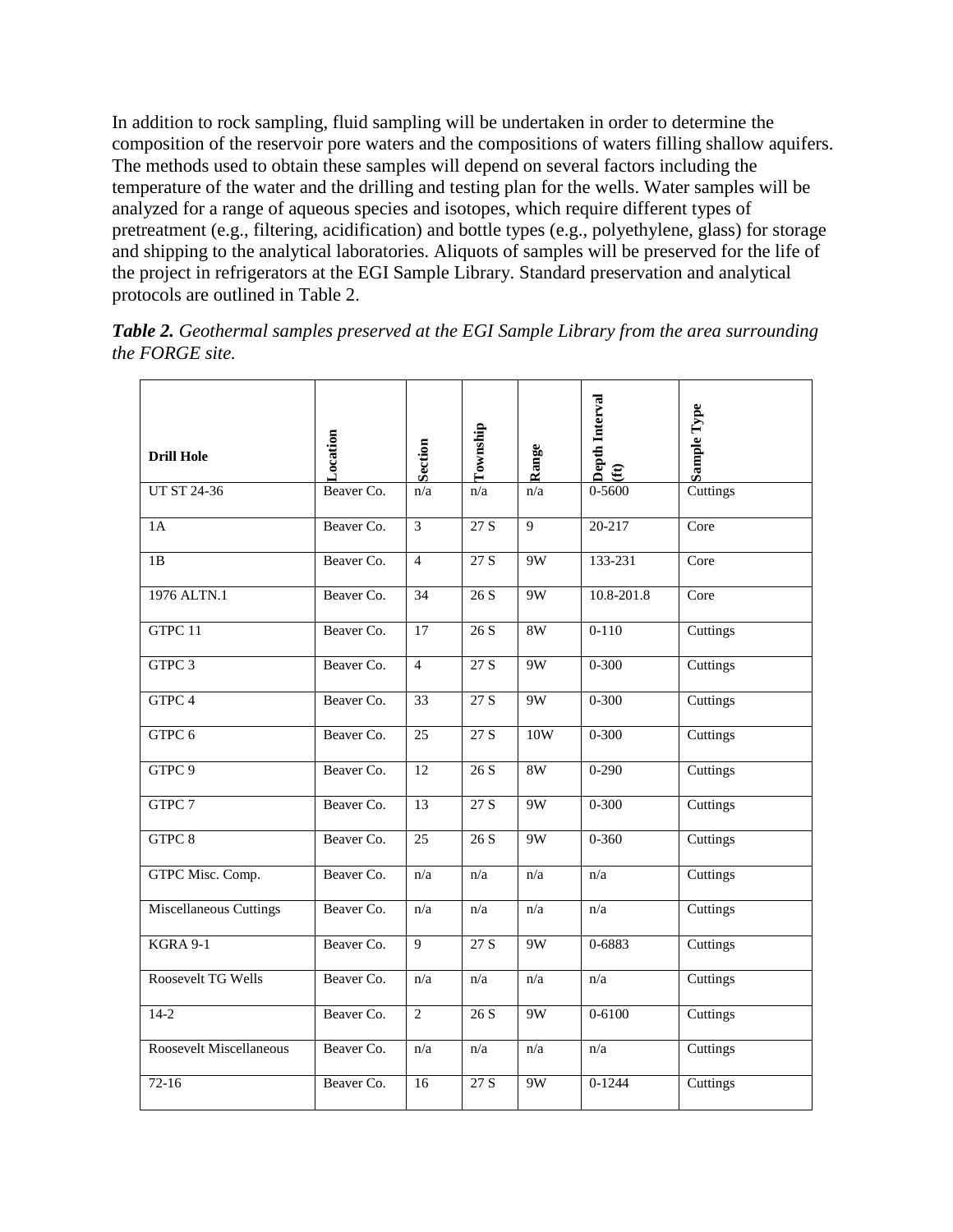| GTPC 1    | Beaver Co. | 6   | 27 S | 9W  | $0 - 400$ | Cuttings      |
|-----------|------------|-----|------|-----|-----------|---------------|
| GTPC 2    | Beaver Co. | 6   | 27 S | 9W  | $0 - 300$ | Cuttings      |
| GTPC 14   | Beaver Co. | 18  | 27 S | 9W  | $0 - 540$ | Cuttings      |
| GTPC 18   | Beaver Co. | 18  | 27 S | 9W  | $0 - 90$  | Cuttings      |
| GTPC 13   | Beaver Co. | 22  | 27 S | 9W  | $0-240$   | Cuttings      |
| GTPC 12   | Beaver Co. | n/a | n/a  | n/a | n/a       | Cuttings      |
| GTPC 15   | Beaver Co. | 18  | 27 S | 9W  | $0-1870$  | Cuttings      |
| GOC 52-21 | Beaver Co. | 21  | 27 S | 9W  | 0-7500    | Cuttings/Core |

Samples from the shallow groundwater wells will be collected using a simple cooling coil. In contrast to the groundwater wells, the collection of pristine reservoir water from the deep wells will be challenging and compromised by interactions with the drilling fluids. The extent of contamination will depend on the reservoir pressure, but this parameter will remain unknown until drilling intersects the reservoir. Our plan for characterizing the reservoir pore fluid composition involves regular sampling of drilling fluids and fluids collected either during pump tests or with a downhole sampler. Chemical analyses of ionized and unionized species will allow us to reconstruct the compositions of the subsurface pore waters, assuming they are measurably distinct from the drilling fluid. We propose to collect a total volume of water that will be on the order of 50 liters.

Once the production fluids can be sampled from a pipeline near the wellhead, we will obtain liquid and, if possible, gas samples using conventional collection methods (e.g., mini-separator and condensing coils). Evacuated bottles made of glass and filled with NaOH and CdCl<sub>2</sub> are required for collection of the gas samples. These bottles require care in handling and shipping. All sampling and storage methods and procedures will comply with best practices in health and safety.

The compositions of water and gas samples from the production and water supply wells will be monitored quarterly. The liquid samples will be routinely analyzed for pH, Na, K, Ca, Mg, Li, Fe, B, SiO2, Al, As, Cl, F, SO4, HCO3, and NH3 and for their deuterium and oxygen isotopic compositions. Tritium may be analyzed in some samples. In the event a separate steam sample can be collected, potential analyses could include the noble gases,  $CH_4$ ,  $H_2$ ,  $Ar$ ,  $N_2$ ,  $He$ ,  $H_2S$ , and O<sup>2</sup> contents. Because gas samples have a very limited shelf life, they will be analyzed shortly after collection. The gas and liquid analyses will be combined using standard geochemical techniques to establish the reservoir composition of the fluids. The sampling and analytical protocols will be finalized once the characteristics of the fluids are determined.

Chemical tracers will be added to the injected fluids to monitor fluid movement. It is anticipated that tracer samples will be collected daily for the first two weeks, then twice a week for the following two weeks and then weekly.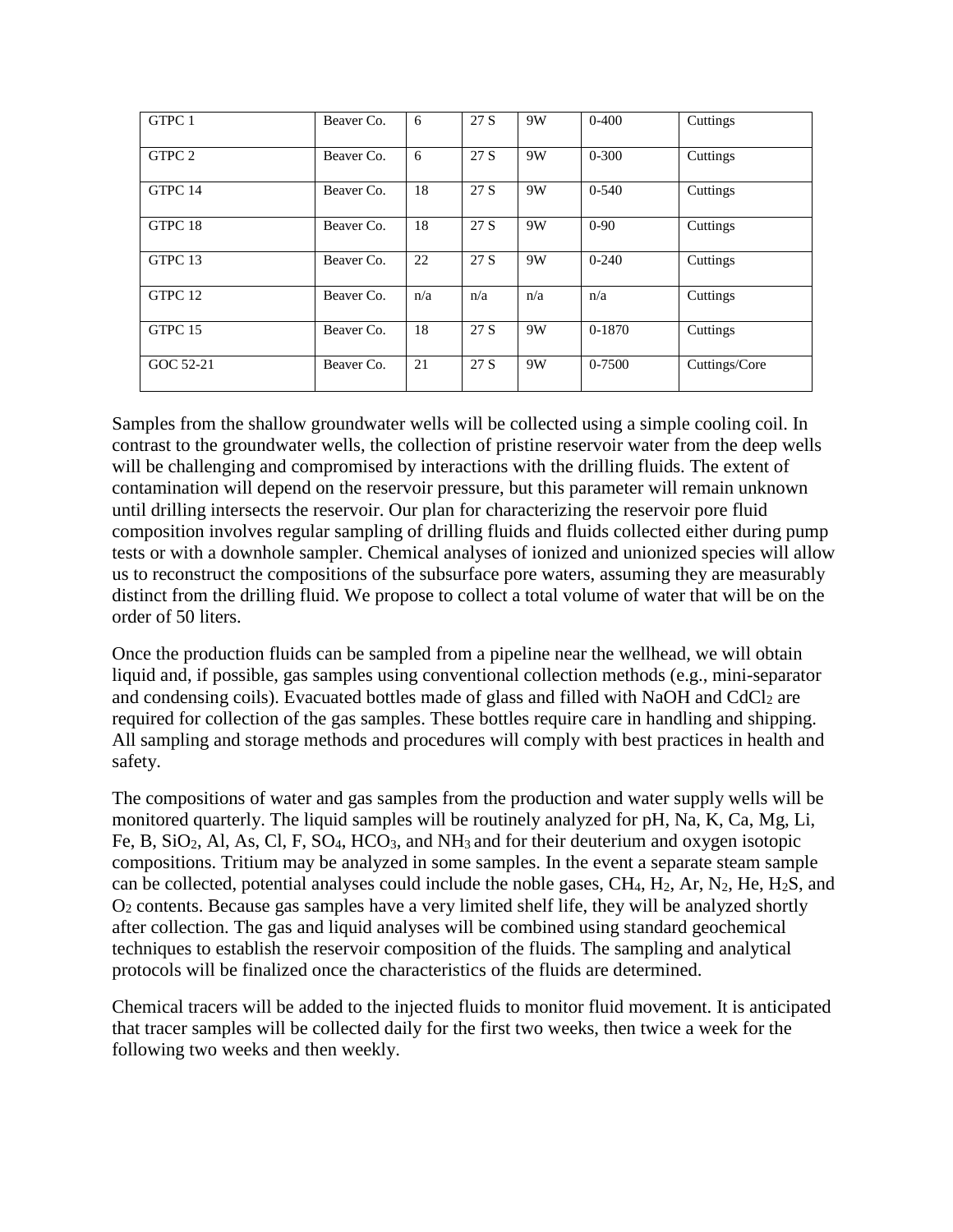#### **Facilities for Curation of FORGE Samples**

Both the UCRC and the EGI Sample Library will be accessible to researchers investigating samples from the FORGE site. The UCRC will be under the control and supervision of the curator, Mr. Peter Nielsen whereas those at the EGI Sample Library will be under the supervision of Mr. David Langton. All work at the repositories will need to be reserved ahead of time to ensure the proposed work does not conflict with other commitments. All activities will be subject to the safety and core handling policies of the repositories. Retrieval of material from the shelves will be carried out by staff members. Core and cuttings that arrive at the repositories will be logged in upon arrival and entered into the respective databases. A listing of the samples and other supporting data including photographs and logs will be accessible to the public through the National Geothermal Data System (NGDS).

#### *Utah Core Research Center*

The UCRC is dedicated to the preservation of cores and cuttings of geothermal, oil and gas, and mine exploration and development wells drilled in Utah. The Center contains  $1858 \text{ m}^2$  (20,000  $ft<sup>2</sup>$ ) of floor space and holds about 5 million meters (16 million ft) of cuttings and core from 4000 Utah wells (Figure 1).

The UCRC has excellent facilities for displaying rock samples and for hosting large groups of visitors (up to about 60) in a well-lit classroom environment (Figure 2). The classroom is equipped with projectors and internet access and is frequently used for on-site and online meetings. Analytical equipment housed at the facility includes an EDXRF core scanner (Figure 3), petrographic and binocular microscopes, and photographic equipment for high resolution whole-box and close-up digital core photography (Figure 4). Core collected as part of the FORGE project will be slabbed and depth-indexed in the UCRC slab and preparation room (Figure 5). The UCRC also has a drill press for plugging cores and rock saws for slabbing and obtain blanks for thin section and SEM work. Over 914 m (3000 ft) of core can be displayed in the layout area at one time. The area has internet access, high light levels and is heated (Figure 6).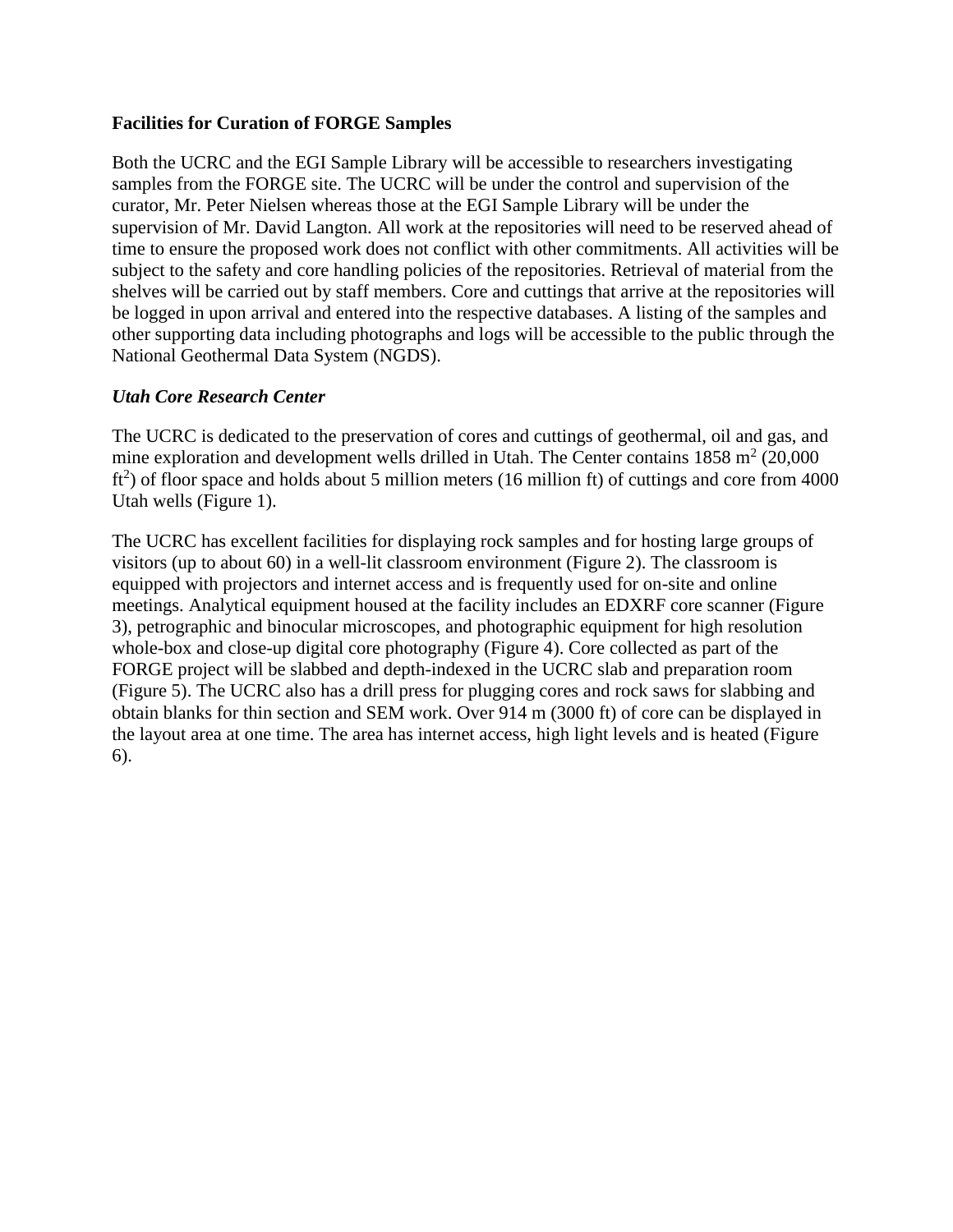

*Figure 1. The Utah Core Research Center (UCRC) repository. Core and cuttings collected as part of the FORGE project will be received, indexed, prepared, and housed at the facility. The UCRC has sufficient storage and handling for the FORGE project.*



*Figure 2. Classroom and meeting room at the UCRC. Facility can hold 60 people, has internet access, and has a PowerPoint projection system. The UCRC typically hosts geologists and students receiving instruction about Utah cores and geology.*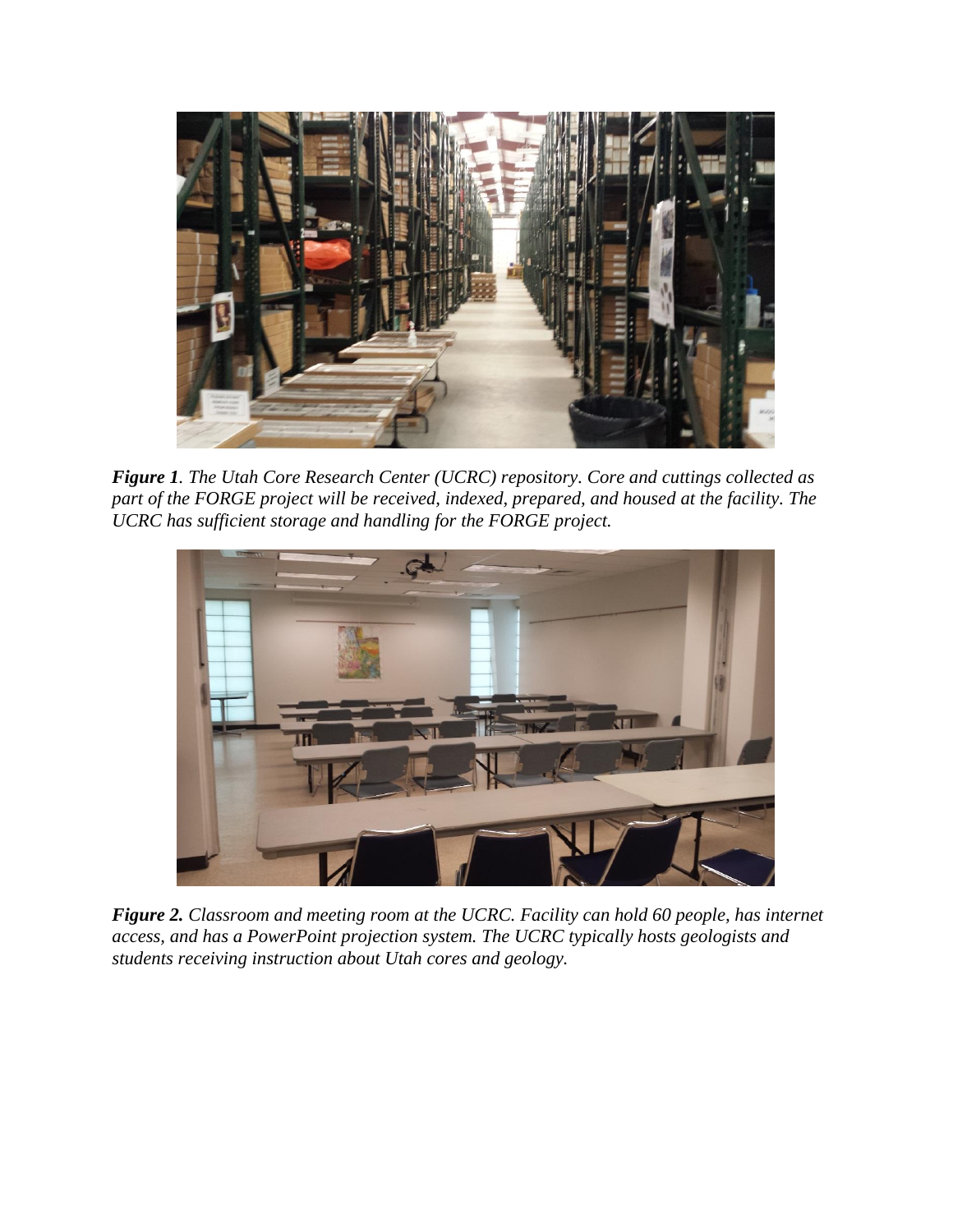

*Figure 3. Laboratory at the UCRC. The laboratory houses UCRC's analytical and digital photographic equipment, and binocular and petrographic microscopes equipped with digital cameras. The facility is well lighted, heated, and has direct access to the core layout area.*



*Figure 4. Digital core photographic and petrographic equipment at the UCRC.*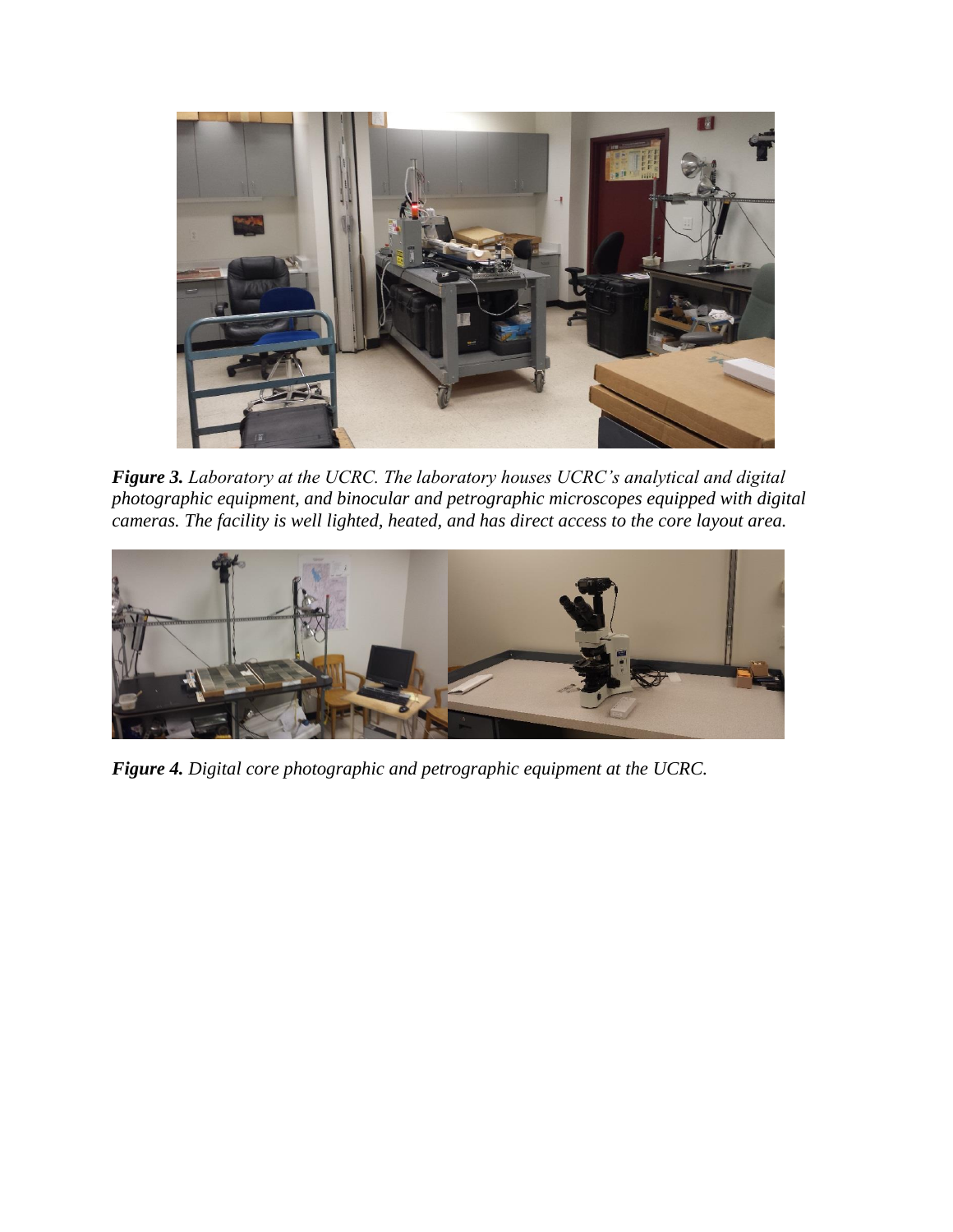

*Figure 5. Core slabbing and sampling preparation room at the UCRC.* 



*Figure 6. Core layout area at the UCRC. One thousand feet of core can be displayed. The layout area is well-lighted and heated and has direct access to the laboratory.*

## *Energy and Geoscience Institute Sample Library*

The EGI Sample Library, located near the UCRC, houses one of the largest collections of geothermal core and cuttings in the world. This library has more than 1587  $m^2$  (17,100 ft<sup>2</sup>) of floor space for sample storage, and currently houses more than 177,000 m of cuttings, and more than 110,000 m of core from geothermal systems throughout the world. Space is available to lay out cores and cuttings samples (Figure 7). Office space and binocular microscopes are available for researchers who wish to conduct studies at the Sample Library. Research grade petrographic microscopes with high-resolution cameras are housed at EGI and will be made available to researchers who wish to examine thin sections of the rock samples. Scanning electron microscopes, an X-ray diffractometer and Linkham heating and freezing fluid inclusion stages are also available at EGI for work on FORGE samples.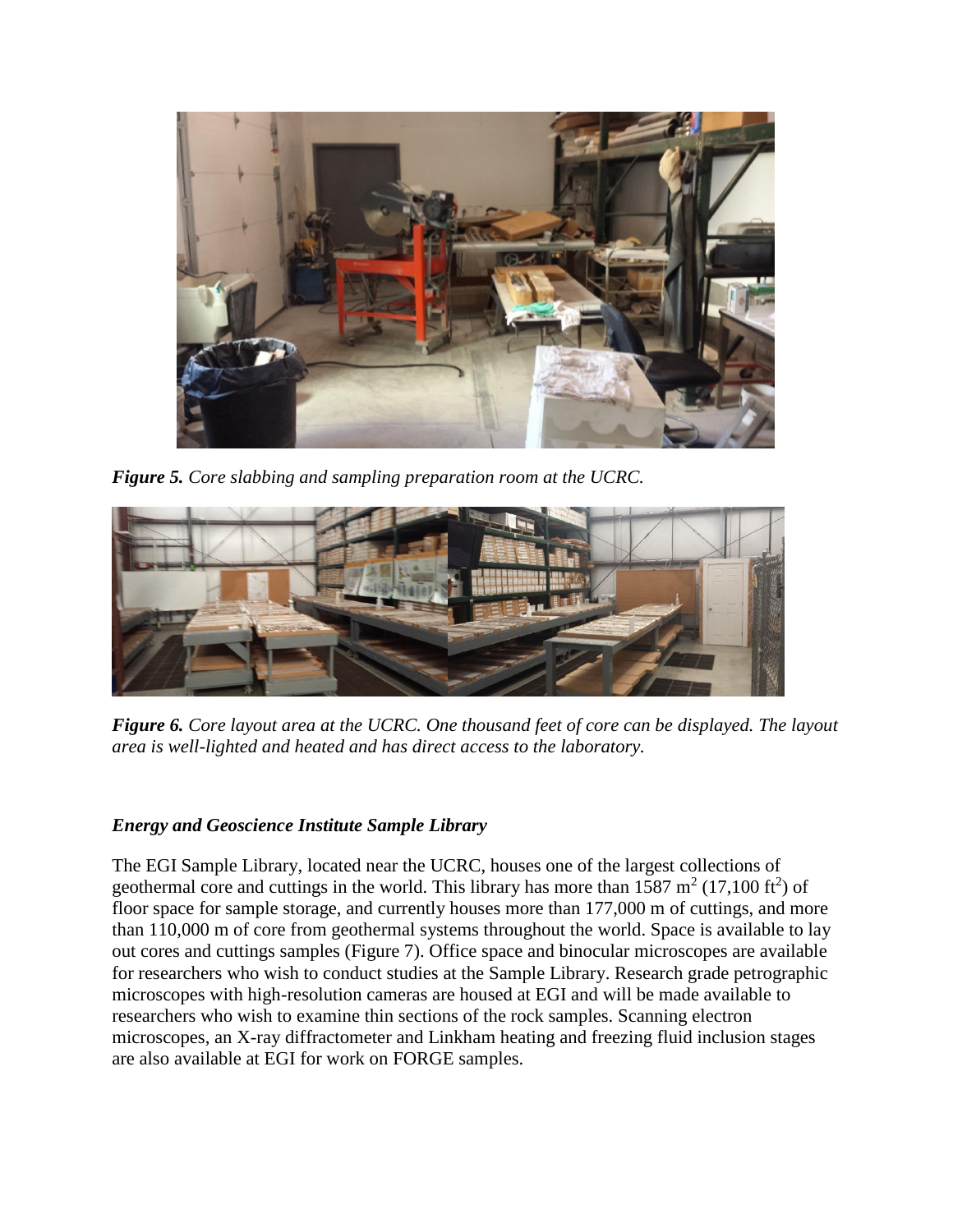

*Figure 7. Core layout area and storage at the EGI Sample Library. The core in the foreground is part of an extensive collection from the Medicine Lake geothermal field, California.*

# **Fee Schedule**

An established schedule of fees will be charged for use of the facilities, including access to the internet, use of visitor's office with laptop computer, staff time setting up for workshops or display material, pulling and returning sample boxes to shelves, and use of in-house equipment such as microscopes (petrographic, binocular), cameras that interface with the microscopes for high-resolution images (14 megapixel images). It is proposed that the maximum access costs be capped at \$6000 per year, and that these be billed directly to the project by the UGS and EGI to minimize costs to individual researchers. The \$6000 is equivalent to 30 days of use per year at the standard rate of \$200 per day. Additional, more intense work on core or cuttings, such as core slabbing and plugging will be separately charged to the project. Once the project has ended, the UCRC will commit to long-term storage of the core and cuttings at no additional cost to DOE.

## **Sample Distribution**

We anticipate significant interest in the analysis of new and existing samples by geothermal researchers in support of the FORGE project. This section describes the methodology that will be utilized to ensure fair and equitable access to the samples. In contrast to cuttings samples, core is preferable for study as it provides unequivocal information on veins, vein and fracture orientations, lithologies, and the rock's mechanical properties. However, the cost of obtaining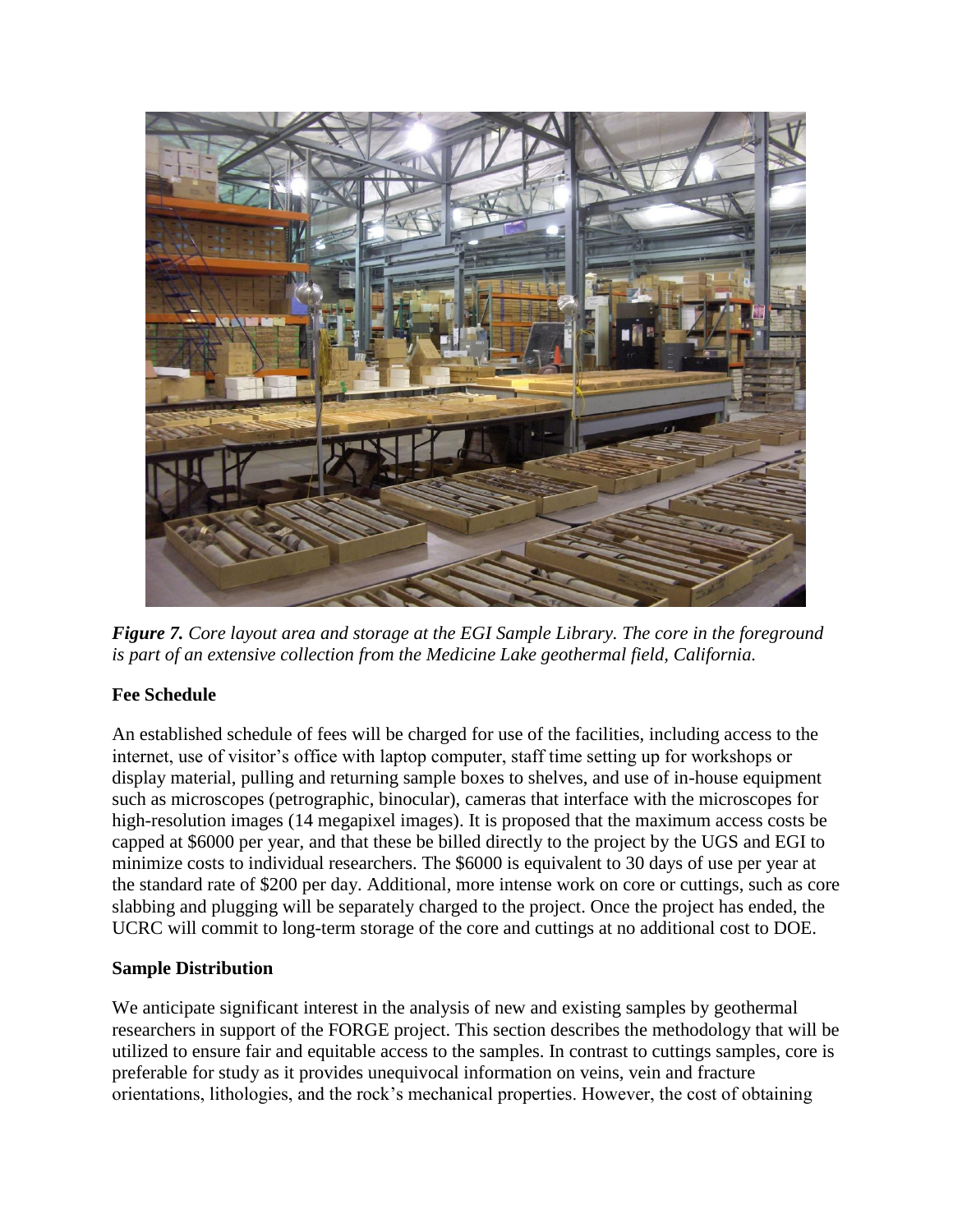core can easily exceed \$50,000 for a single core run of 3 to 6 m (10-20 ft). Thus, the amount of core that can be collected will be weighed against the available funds and the importance of the core at each of the targeted intervals. Based on estimates of the current funding levels, it is anticipated that coring activities may be limited. Therefore, both the purpose of the testing and whether the testing will be destructive or not must be understood prior to sample distribution. Table 3 summarizes the kinds of tests that are anticipated and the material requirements. To ensure an equitable distribution, we propose the following strategy:

- 1. Prior to drilling, researchers will be given an opportunity to request core and cuttings samples through submission of a concept paper that describes the amount and type of sample required and the work that will be conducted.
- 2. The proposals will be ranked by a team of independent reviewers consisting of DOE and outside experts. The review team will be chaired by a member of the Science and Technology Analysis Team (STAT) unless the Managing PI determines that there is a conflict of interest. In that case, an alternate will be selected to chair the committee.
- 3. The committee will rank the submittals and estimate the quantity of core and cuttings required by the researchers. These recommendations will be submitted to the Milford FORGE Managing PI. These recommendations will be reviewed by the Managing Committee.
- 4. Applicants considered to have proposals that merit consideration will be requested to prepare a full, formal proposal as described in the Research and Development Implementation Plan.
- 5. A report, including the data obtained on the core and cuttings samples, must be submitted to the Project Management Team at the conclusion of the research. In some cases, interim reports may be required. All unused sample must be returned to the sample repository with a description of the testing that was conducted.

In general, testing of the samples will be conducted in a manner that prioritizes non-destructive activities first. Samples will be provided to applicants who propose destructive testing after nondestructive testing is conducted.

In most cases, it is anticipated that samples of the fluids can be obtained when requested by the researchers. Strict protocols will be followed to maintain a safe environment and only authorized personnel will be permitted to collect the samples. Researchers will be required to provide their own correctly prepared sample vessels. ASTM E 1675 provides commonly utilized protocols for fluid sampling (Table 3). Researchers who wish to participate in rock or fluid sampling will be required to complete on site safety training.